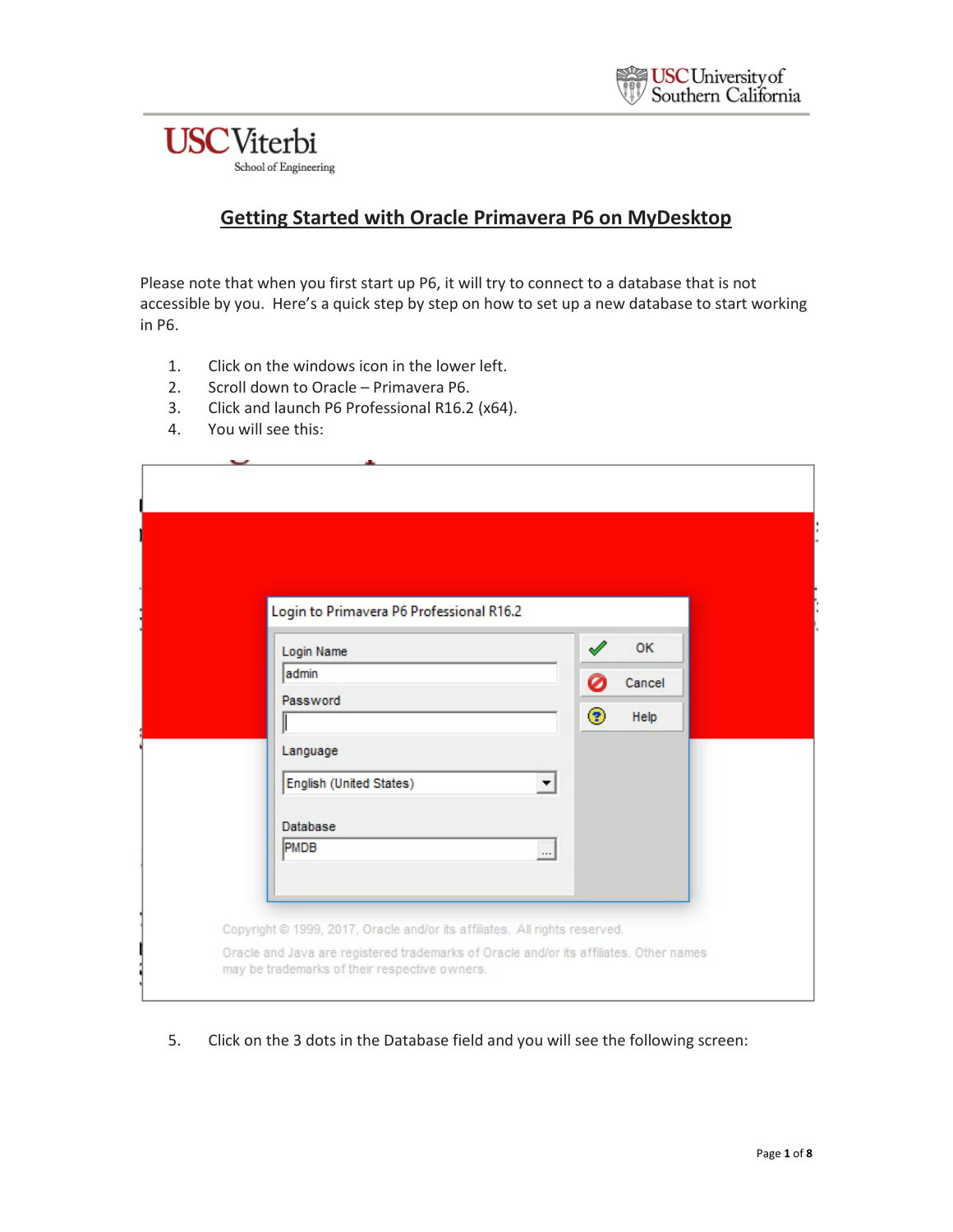| School of Engineering       |      |               |
|-----------------------------|------|---------------|
| O Edit Database Connections |      | ×             |
| <b>Available Databases</b>  |      | Select        |
| <b>PMDB</b>                 |      | Cancel        |
|                             | 帝    | Add           |
|                             | ×    | <b>Delete</b> |
| Type:<br>SQLServer          | ينين | Configure     |
| Details:                    | (?   | Help          |

- 6. Delete the PMDB database.
- 7. Then Click ADD and you will see this.

| Primavera P6 Professional R16.2                                                                                                                                                                                                                                                                              |      |      | ×          |
|--------------------------------------------------------------------------------------------------------------------------------------------------------------------------------------------------------------------------------------------------------------------------------------------------------------|------|------|------------|
| <b>Database Configuration</b>                                                                                                                                                                                                                                                                                |      |      |            |
| <b>Select or Create Alias</b>                                                                                                                                                                                                                                                                                |      |      |            |
| Select an existing database alias, or enter a new database alias name to be created. If you are configuring<br>a connection for the first time, select your database driver type using the list of driver types below. If you are<br>not sure which alias or driver type to use, contact your administrator. |      |      |            |
| Database alias<br>P6 Professional 1                                                                                                                                                                                                                                                                          |      |      |            |
| Driver type<br>P6 Pro Standalone (SQLite)                                                                                                                                                                                                                                                                    |      |      |            |
| <b>Cancel</b>                                                                                                                                                                                                                                                                                                | Back | Next | Rod Finish |

- 8. Rename whatever you want the Database Alias to be. Keep it simple. Then in the Driver Type, Select P6 Pro Standalone (SQLite). Click Next.
- 9. Click on ADD A NEW STANDALONE DATABASE and CONNECTION.
- 10. Enter your new password. Since this is for school work, I would suggest something simple like admin for both. So in my case, I am using "admin" for both the username and password. Click Next.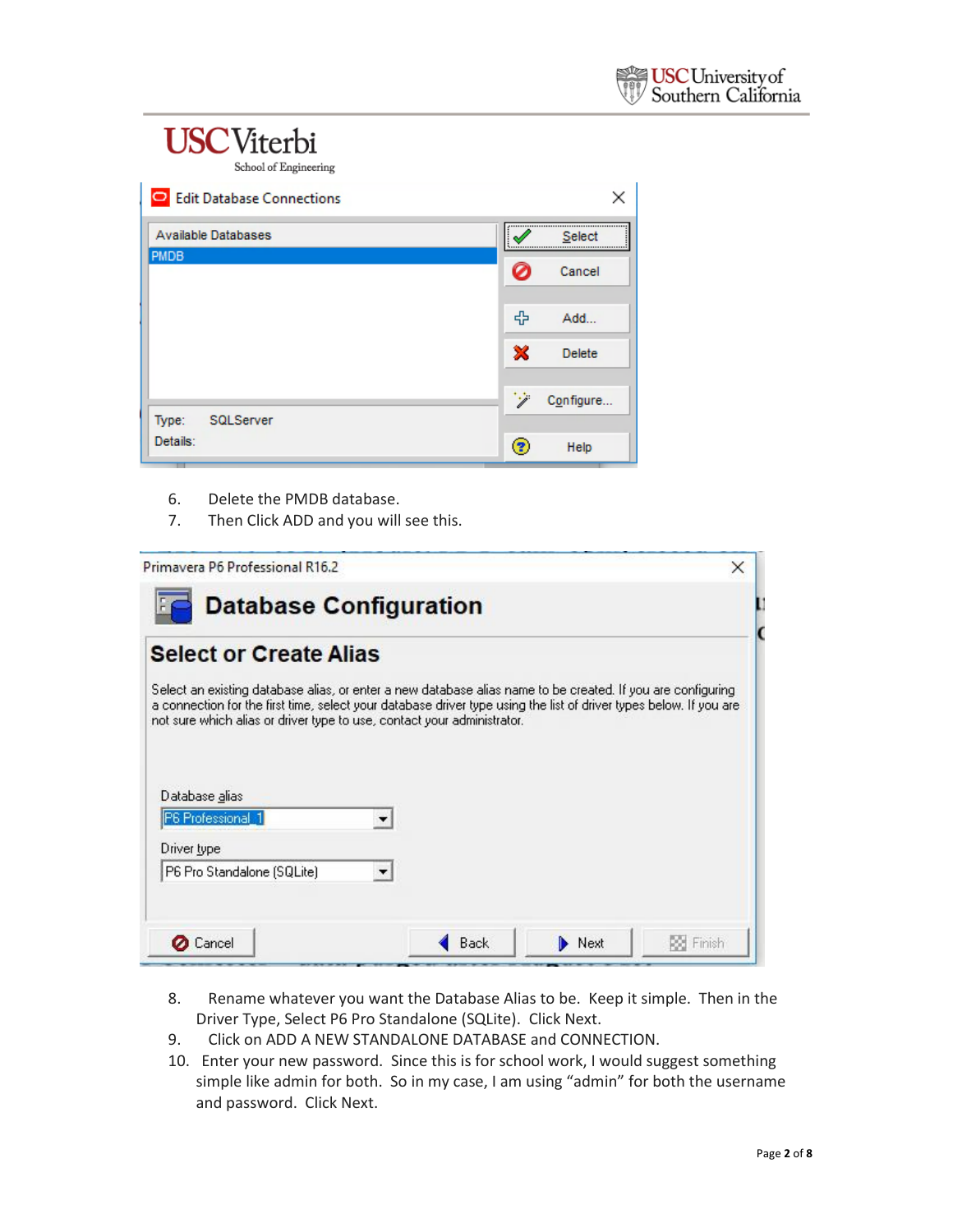School of Engineering

11. Click on the folder in the File Name field. I would suggest clicking on the U:\ drive. Each student has access to their own network drive. The next time you log in, the database will still be there. You will not need to go through this set up process again. It is recommended that you back up your database or save your data every time you make a change to the database. Making backups should be an important part of your routine.

| Primavera P6 Professional R16.2     |                                                               |   |
|-------------------------------------|---------------------------------------------------------------|---|
|                                     | <b>Database Configuration</b>                                 |   |
|                                     | Enter the database file name to be added with this connection |   |
| Database Alias<br>P6 Professional_1 |                                                               |   |
| User name                           |                                                               |   |
| admin                               |                                                               |   |
| File Name                           |                                                               |   |
| U:\PPMDBSQLite.db                   |                                                               | ē |
| V Load Sample Data                  |                                                               |   |
|                                     |                                                               |   |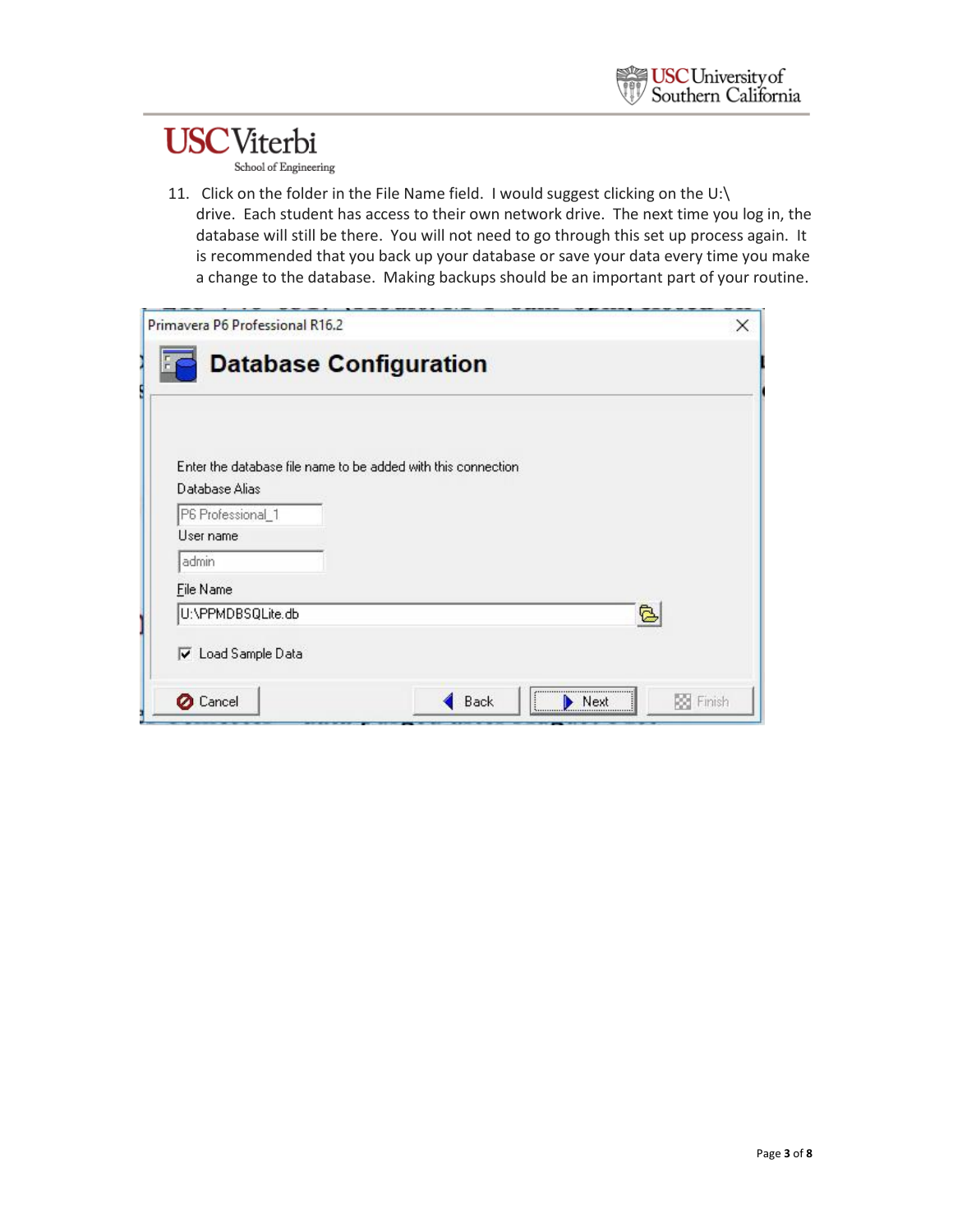### **USC**Viterbi School of Engineering

12. Once everything is done, P6 will set up the database. It may take a few minutes as the database will need to be set up. P6 is huge so it may also take some time to load. Once it is done, you will see this screen. You might also see a warning about industry not being set up. This could be changed to whatever Industry you want at the next startup.

| 84. 09 - LA BILDRA FOR T. B. JERCLING CORPOR.<br>Projects<br>V Layout Projects<br>December 2018<br>Total Activities   Strategic Priority<br>September 2018<br>October 2018<br>November 2018<br>January 2019<br>February 2019<br>March 2019<br>April 2019<br>May 2019<br>Project ID<br>Project Name<br>2254<br><b>Enterprise</b><br><b>All Initiatives</b><br>608<br>E&C<br>500<br><b>Engineering &amp; Cons</b><br>City Center Office Building Adc<br>EC00515<br>71<br>100<br>EC00530<br>Nesbid Building Expansion<br>71<br>100<br>EC00501<br>Haitang Corporate Park<br>71<br>100<br>Harbour Pointe Assisted Livinc<br>131<br>100<br>EC00610<br>132<br>EC00620<br>100<br>Juniper Nursing Home<br>132<br>100<br><b>Cons30</b><br>Saratoga Senior Community<br>689<br>500<br>& Energy<br><b>Energy Services</b><br>Baytown, TX - Offine Mainten-<br>132<br>NRG00870<br>$\overline{1}$<br><b>NRG00950</b><br>Red River - Retuel Outage<br>98<br>500<br>132<br>NRG00800<br>Sunset Gorge - Routine Maints<br>500<br>98<br>500<br>Silersville - Retuel Outage<br>NRG00940<br>Johnstown - Routine Maintena<br>131<br>500<br>NRG00820<br>98<br>500<br>NRG00910<br>Driftwood - Refuel Dutage<br>500<br>537<br>Manufacturing Manufacturing<br>134<br>500<br>MFG00772<br>Cordova - Plant Expansion & M<br>$\sim$<br>the MECODIAN<br>son.<br>Racing - Plant Europeine 1.14<br>124<br>General Notebook Budget Log Spending Plan Budget Summary Dates Funding Codes Defaults Resources Settings Calculations<br><b>Schedule Dates</b><br><b>Anticipated Dates</b> | June 2019<br>上八<br>26 02 09 16 23 30 07 14 21 28 04 11 18 25 02 09 16 23 30 06 13 20 27 03 10 17 24 03 10 17 24 31 07 14 21 28 05 12 19 28 02 09 16 23 30 07<br>$\rightarrow$<br>Must Finish By<br>Anticipated Start | Project Planned Start<br>01-Jul-10<br>Anticipated Finish<br>Data Date<br>Finish<br>05-Jan-15<br>Actual Start<br>Actual Finish<br>$01 -$ Jul-10 |  |  | File Edit View Project Enterprise Tools Admin Help |  |  |  |  |  |  |
|-----------------------------------------------------------------------------------------------------------------------------------------------------------------------------------------------------------------------------------------------------------------------------------------------------------------------------------------------------------------------------------------------------------------------------------------------------------------------------------------------------------------------------------------------------------------------------------------------------------------------------------------------------------------------------------------------------------------------------------------------------------------------------------------------------------------------------------------------------------------------------------------------------------------------------------------------------------------------------------------------------------------------------------------------------------------------------------------------------------------------------------------------------------------------------------------------------------------------------------------------------------------------------------------------------------------------------------------------------------------------------------------------------------------------------------------------------------------------------------------------------------------------------------------------------|----------------------------------------------------------------------------------------------------------------------------------------------------------------------------------------------------------------------|------------------------------------------------------------------------------------------------------------------------------------------------|--|--|----------------------------------------------------|--|--|--|--|--|--|
|                                                                                                                                                                                                                                                                                                                                                                                                                                                                                                                                                                                                                                                                                                                                                                                                                                                                                                                                                                                                                                                                                                                                                                                                                                                                                                                                                                                                                                                                                                                                                     |                                                                                                                                                                                                                      |                                                                                                                                                |  |  |                                                    |  |  |  |  |  |  |
|                                                                                                                                                                                                                                                                                                                                                                                                                                                                                                                                                                                                                                                                                                                                                                                                                                                                                                                                                                                                                                                                                                                                                                                                                                                                                                                                                                                                                                                                                                                                                     |                                                                                                                                                                                                                      |                                                                                                                                                |  |  |                                                    |  |  |  |  |  |  |
|                                                                                                                                                                                                                                                                                                                                                                                                                                                                                                                                                                                                                                                                                                                                                                                                                                                                                                                                                                                                                                                                                                                                                                                                                                                                                                                                                                                                                                                                                                                                                     |                                                                                                                                                                                                                      |                                                                                                                                                |  |  |                                                    |  |  |  |  |  |  |
|                                                                                                                                                                                                                                                                                                                                                                                                                                                                                                                                                                                                                                                                                                                                                                                                                                                                                                                                                                                                                                                                                                                                                                                                                                                                                                                                                                                                                                                                                                                                                     |                                                                                                                                                                                                                      |                                                                                                                                                |  |  |                                                    |  |  |  |  |  |  |
|                                                                                                                                                                                                                                                                                                                                                                                                                                                                                                                                                                                                                                                                                                                                                                                                                                                                                                                                                                                                                                                                                                                                                                                                                                                                                                                                                                                                                                                                                                                                                     |                                                                                                                                                                                                                      |                                                                                                                                                |  |  |                                                    |  |  |  |  |  |  |
|                                                                                                                                                                                                                                                                                                                                                                                                                                                                                                                                                                                                                                                                                                                                                                                                                                                                                                                                                                                                                                                                                                                                                                                                                                                                                                                                                                                                                                                                                                                                                     |                                                                                                                                                                                                                      |                                                                                                                                                |  |  |                                                    |  |  |  |  |  |  |
|                                                                                                                                                                                                                                                                                                                                                                                                                                                                                                                                                                                                                                                                                                                                                                                                                                                                                                                                                                                                                                                                                                                                                                                                                                                                                                                                                                                                                                                                                                                                                     |                                                                                                                                                                                                                      |                                                                                                                                                |  |  |                                                    |  |  |  |  |  |  |
|                                                                                                                                                                                                                                                                                                                                                                                                                                                                                                                                                                                                                                                                                                                                                                                                                                                                                                                                                                                                                                                                                                                                                                                                                                                                                                                                                                                                                                                                                                                                                     |                                                                                                                                                                                                                      |                                                                                                                                                |  |  |                                                    |  |  |  |  |  |  |
|                                                                                                                                                                                                                                                                                                                                                                                                                                                                                                                                                                                                                                                                                                                                                                                                                                                                                                                                                                                                                                                                                                                                                                                                                                                                                                                                                                                                                                                                                                                                                     |                                                                                                                                                                                                                      |                                                                                                                                                |  |  |                                                    |  |  |  |  |  |  |
|                                                                                                                                                                                                                                                                                                                                                                                                                                                                                                                                                                                                                                                                                                                                                                                                                                                                                                                                                                                                                                                                                                                                                                                                                                                                                                                                                                                                                                                                                                                                                     |                                                                                                                                                                                                                      |                                                                                                                                                |  |  |                                                    |  |  |  |  |  |  |
|                                                                                                                                                                                                                                                                                                                                                                                                                                                                                                                                                                                                                                                                                                                                                                                                                                                                                                                                                                                                                                                                                                                                                                                                                                                                                                                                                                                                                                                                                                                                                     |                                                                                                                                                                                                                      |                                                                                                                                                |  |  |                                                    |  |  |  |  |  |  |
|                                                                                                                                                                                                                                                                                                                                                                                                                                                                                                                                                                                                                                                                                                                                                                                                                                                                                                                                                                                                                                                                                                                                                                                                                                                                                                                                                                                                                                                                                                                                                     |                                                                                                                                                                                                                      |                                                                                                                                                |  |  |                                                    |  |  |  |  |  |  |
|                                                                                                                                                                                                                                                                                                                                                                                                                                                                                                                                                                                                                                                                                                                                                                                                                                                                                                                                                                                                                                                                                                                                                                                                                                                                                                                                                                                                                                                                                                                                                     |                                                                                                                                                                                                                      |                                                                                                                                                |  |  |                                                    |  |  |  |  |  |  |
|                                                                                                                                                                                                                                                                                                                                                                                                                                                                                                                                                                                                                                                                                                                                                                                                                                                                                                                                                                                                                                                                                                                                                                                                                                                                                                                                                                                                                                                                                                                                                     |                                                                                                                                                                                                                      |                                                                                                                                                |  |  |                                                    |  |  |  |  |  |  |
|                                                                                                                                                                                                                                                                                                                                                                                                                                                                                                                                                                                                                                                                                                                                                                                                                                                                                                                                                                                                                                                                                                                                                                                                                                                                                                                                                                                                                                                                                                                                                     |                                                                                                                                                                                                                      |                                                                                                                                                |  |  |                                                    |  |  |  |  |  |  |
|                                                                                                                                                                                                                                                                                                                                                                                                                                                                                                                                                                                                                                                                                                                                                                                                                                                                                                                                                                                                                                                                                                                                                                                                                                                                                                                                                                                                                                                                                                                                                     |                                                                                                                                                                                                                      |                                                                                                                                                |  |  |                                                    |  |  |  |  |  |  |
|                                                                                                                                                                                                                                                                                                                                                                                                                                                                                                                                                                                                                                                                                                                                                                                                                                                                                                                                                                                                                                                                                                                                                                                                                                                                                                                                                                                                                                                                                                                                                     |                                                                                                                                                                                                                      |                                                                                                                                                |  |  |                                                    |  |  |  |  |  |  |
|                                                                                                                                                                                                                                                                                                                                                                                                                                                                                                                                                                                                                                                                                                                                                                                                                                                                                                                                                                                                                                                                                                                                                                                                                                                                                                                                                                                                                                                                                                                                                     |                                                                                                                                                                                                                      |                                                                                                                                                |  |  |                                                    |  |  |  |  |  |  |
|                                                                                                                                                                                                                                                                                                                                                                                                                                                                                                                                                                                                                                                                                                                                                                                                                                                                                                                                                                                                                                                                                                                                                                                                                                                                                                                                                                                                                                                                                                                                                     |                                                                                                                                                                                                                      |                                                                                                                                                |  |  |                                                    |  |  |  |  |  |  |
|                                                                                                                                                                                                                                                                                                                                                                                                                                                                                                                                                                                                                                                                                                                                                                                                                                                                                                                                                                                                                                                                                                                                                                                                                                                                                                                                                                                                                                                                                                                                                     |                                                                                                                                                                                                                      |                                                                                                                                                |  |  |                                                    |  |  |  |  |  |  |
|                                                                                                                                                                                                                                                                                                                                                                                                                                                                                                                                                                                                                                                                                                                                                                                                                                                                                                                                                                                                                                                                                                                                                                                                                                                                                                                                                                                                                                                                                                                                                     |                                                                                                                                                                                                                      |                                                                                                                                                |  |  |                                                    |  |  |  |  |  |  |
|                                                                                                                                                                                                                                                                                                                                                                                                                                                                                                                                                                                                                                                                                                                                                                                                                                                                                                                                                                                                                                                                                                                                                                                                                                                                                                                                                                                                                                                                                                                                                     |                                                                                                                                                                                                                      |                                                                                                                                                |  |  |                                                    |  |  |  |  |  |  |
|                                                                                                                                                                                                                                                                                                                                                                                                                                                                                                                                                                                                                                                                                                                                                                                                                                                                                                                                                                                                                                                                                                                                                                                                                                                                                                                                                                                                                                                                                                                                                     |                                                                                                                                                                                                                      |                                                                                                                                                |  |  |                                                    |  |  |  |  |  |  |
|                                                                                                                                                                                                                                                                                                                                                                                                                                                                                                                                                                                                                                                                                                                                                                                                                                                                                                                                                                                                                                                                                                                                                                                                                                                                                                                                                                                                                                                                                                                                                     |                                                                                                                                                                                                                      |                                                                                                                                                |  |  |                                                    |  |  |  |  |  |  |
|                                                                                                                                                                                                                                                                                                                                                                                                                                                                                                                                                                                                                                                                                                                                                                                                                                                                                                                                                                                                                                                                                                                                                                                                                                                                                                                                                                                                                                                                                                                                                     |                                                                                                                                                                                                                      |                                                                                                                                                |  |  |                                                    |  |  |  |  |  |  |
|                                                                                                                                                                                                                                                                                                                                                                                                                                                                                                                                                                                                                                                                                                                                                                                                                                                                                                                                                                                                                                                                                                                                                                                                                                                                                                                                                                                                                                                                                                                                                     |                                                                                                                                                                                                                      |                                                                                                                                                |  |  |                                                    |  |  |  |  |  |  |
|                                                                                                                                                                                                                                                                                                                                                                                                                                                                                                                                                                                                                                                                                                                                                                                                                                                                                                                                                                                                                                                                                                                                                                                                                                                                                                                                                                                                                                                                                                                                                     |                                                                                                                                                                                                                      |                                                                                                                                                |  |  |                                                    |  |  |  |  |  |  |
|                                                                                                                                                                                                                                                                                                                                                                                                                                                                                                                                                                                                                                                                                                                                                                                                                                                                                                                                                                                                                                                                                                                                                                                                                                                                                                                                                                                                                                                                                                                                                     |                                                                                                                                                                                                                      |                                                                                                                                                |  |  |                                                    |  |  |  |  |  |  |
|                                                                                                                                                                                                                                                                                                                                                                                                                                                                                                                                                                                                                                                                                                                                                                                                                                                                                                                                                                                                                                                                                                                                                                                                                                                                                                                                                                                                                                                                                                                                                     |                                                                                                                                                                                                                      |                                                                                                                                                |  |  |                                                    |  |  |  |  |  |  |
|                                                                                                                                                                                                                                                                                                                                                                                                                                                                                                                                                                                                                                                                                                                                                                                                                                                                                                                                                                                                                                                                                                                                                                                                                                                                                                                                                                                                                                                                                                                                                     |                                                                                                                                                                                                                      |                                                                                                                                                |  |  |                                                    |  |  |  |  |  |  |
|                                                                                                                                                                                                                                                                                                                                                                                                                                                                                                                                                                                                                                                                                                                                                                                                                                                                                                                                                                                                                                                                                                                                                                                                                                                                                                                                                                                                                                                                                                                                                     |                                                                                                                                                                                                                      |                                                                                                                                                |  |  |                                                    |  |  |  |  |  |  |
|                                                                                                                                                                                                                                                                                                                                                                                                                                                                                                                                                                                                                                                                                                                                                                                                                                                                                                                                                                                                                                                                                                                                                                                                                                                                                                                                                                                                                                                                                                                                                     |                                                                                                                                                                                                                      |                                                                                                                                                |  |  |                                                    |  |  |  |  |  |  |
|                                                                                                                                                                                                                                                                                                                                                                                                                                                                                                                                                                                                                                                                                                                                                                                                                                                                                                                                                                                                                                                                                                                                                                                                                                                                                                                                                                                                                                                                                                                                                     |                                                                                                                                                                                                                      |                                                                                                                                                |  |  |                                                    |  |  |  |  |  |  |
|                                                                                                                                                                                                                                                                                                                                                                                                                                                                                                                                                                                                                                                                                                                                                                                                                                                                                                                                                                                                                                                                                                                                                                                                                                                                                                                                                                                                                                                                                                                                                     |                                                                                                                                                                                                                      |                                                                                                                                                |  |  |                                                    |  |  |  |  |  |  |
|                                                                                                                                                                                                                                                                                                                                                                                                                                                                                                                                                                                                                                                                                                                                                                                                                                                                                                                                                                                                                                                                                                                                                                                                                                                                                                                                                                                                                                                                                                                                                     |                                                                                                                                                                                                                      |                                                                                                                                                |  |  |                                                    |  |  |  |  |  |  |
|                                                                                                                                                                                                                                                                                                                                                                                                                                                                                                                                                                                                                                                                                                                                                                                                                                                                                                                                                                                                                                                                                                                                                                                                                                                                                                                                                                                                                                                                                                                                                     |                                                                                                                                                                                                                      |                                                                                                                                                |  |  |                                                    |  |  |  |  |  |  |
|                                                                                                                                                                                                                                                                                                                                                                                                                                                                                                                                                                                                                                                                                                                                                                                                                                                                                                                                                                                                                                                                                                                                                                                                                                                                                                                                                                                                                                                                                                                                                     |                                                                                                                                                                                                                      |                                                                                                                                                |  |  |                                                    |  |  |  |  |  |  |
|                                                                                                                                                                                                                                                                                                                                                                                                                                                                                                                                                                                                                                                                                                                                                                                                                                                                                                                                                                                                                                                                                                                                                                                                                                                                                                                                                                                                                                                                                                                                                     |                                                                                                                                                                                                                      |                                                                                                                                                |  |  |                                                    |  |  |  |  |  |  |
|                                                                                                                                                                                                                                                                                                                                                                                                                                                                                                                                                                                                                                                                                                                                                                                                                                                                                                                                                                                                                                                                                                                                                                                                                                                                                                                                                                                                                                                                                                                                                     |                                                                                                                                                                                                                      |                                                                                                                                                |  |  |                                                    |  |  |  |  |  |  |
|                                                                                                                                                                                                                                                                                                                                                                                                                                                                                                                                                                                                                                                                                                                                                                                                                                                                                                                                                                                                                                                                                                                                                                                                                                                                                                                                                                                                                                                                                                                                                     |                                                                                                                                                                                                                      |                                                                                                                                                |  |  |                                                    |  |  |  |  |  |  |
|                                                                                                                                                                                                                                                                                                                                                                                                                                                                                                                                                                                                                                                                                                                                                                                                                                                                                                                                                                                                                                                                                                                                                                                                                                                                                                                                                                                                                                                                                                                                                     |                                                                                                                                                                                                                      |                                                                                                                                                |  |  |                                                    |  |  |  |  |  |  |
|                                                                                                                                                                                                                                                                                                                                                                                                                                                                                                                                                                                                                                                                                                                                                                                                                                                                                                                                                                                                                                                                                                                                                                                                                                                                                                                                                                                                                                                                                                                                                     |                                                                                                                                                                                                                      |                                                                                                                                                |  |  |                                                    |  |  |  |  |  |  |
|                                                                                                                                                                                                                                                                                                                                                                                                                                                                                                                                                                                                                                                                                                                                                                                                                                                                                                                                                                                                                                                                                                                                                                                                                                                                                                                                                                                                                                                                                                                                                     |                                                                                                                                                                                                                      |                                                                                                                                                |  |  |                                                    |  |  |  |  |  |  |
|                                                                                                                                                                                                                                                                                                                                                                                                                                                                                                                                                                                                                                                                                                                                                                                                                                                                                                                                                                                                                                                                                                                                                                                                                                                                                                                                                                                                                                                                                                                                                     |                                                                                                                                                                                                                      |                                                                                                                                                |  |  |                                                    |  |  |  |  |  |  |
|                                                                                                                                                                                                                                                                                                                                                                                                                                                                                                                                                                                                                                                                                                                                                                                                                                                                                                                                                                                                                                                                                                                                                                                                                                                                                                                                                                                                                                                                                                                                                     |                                                                                                                                                                                                                      |                                                                                                                                                |  |  |                                                    |  |  |  |  |  |  |
|                                                                                                                                                                                                                                                                                                                                                                                                                                                                                                                                                                                                                                                                                                                                                                                                                                                                                                                                                                                                                                                                                                                                                                                                                                                                                                                                                                                                                                                                                                                                                     |                                                                                                                                                                                                                      |                                                                                                                                                |  |  |                                                    |  |  |  |  |  |  |
|                                                                                                                                                                                                                                                                                                                                                                                                                                                                                                                                                                                                                                                                                                                                                                                                                                                                                                                                                                                                                                                                                                                                                                                                                                                                                                                                                                                                                                                                                                                                                     |                                                                                                                                                                                                                      |                                                                                                                                                |  |  |                                                    |  |  |  |  |  |  |
|                                                                                                                                                                                                                                                                                                                                                                                                                                                                                                                                                                                                                                                                                                                                                                                                                                                                                                                                                                                                                                                                                                                                                                                                                                                                                                                                                                                                                                                                                                                                                     |                                                                                                                                                                                                                      |                                                                                                                                                |  |  |                                                    |  |  |  |  |  |  |
|                                                                                                                                                                                                                                                                                                                                                                                                                                                                                                                                                                                                                                                                                                                                                                                                                                                                                                                                                                                                                                                                                                                                                                                                                                                                                                                                                                                                                                                                                                                                                     |                                                                                                                                                                                                                      |                                                                                                                                                |  |  |                                                    |  |  |  |  |  |  |
|                                                                                                                                                                                                                                                                                                                                                                                                                                                                                                                                                                                                                                                                                                                                                                                                                                                                                                                                                                                                                                                                                                                                                                                                                                                                                                                                                                                                                                                                                                                                                     |                                                                                                                                                                                                                      |                                                                                                                                                |  |  |                                                    |  |  |  |  |  |  |
|                                                                                                                                                                                                                                                                                                                                                                                                                                                                                                                                                                                                                                                                                                                                                                                                                                                                                                                                                                                                                                                                                                                                                                                                                                                                                                                                                                                                                                                                                                                                                     |                                                                                                                                                                                                                      |                                                                                                                                                |  |  |                                                    |  |  |  |  |  |  |
|                                                                                                                                                                                                                                                                                                                                                                                                                                                                                                                                                                                                                                                                                                                                                                                                                                                                                                                                                                                                                                                                                                                                                                                                                                                                                                                                                                                                                                                                                                                                                     |                                                                                                                                                                                                                      |                                                                                                                                                |  |  |                                                    |  |  |  |  |  |  |
|                                                                                                                                                                                                                                                                                                                                                                                                                                                                                                                                                                                                                                                                                                                                                                                                                                                                                                                                                                                                                                                                                                                                                                                                                                                                                                                                                                                                                                                                                                                                                     |                                                                                                                                                                                                                      |                                                                                                                                                |  |  |                                                    |  |  |  |  |  |  |
|                                                                                                                                                                                                                                                                                                                                                                                                                                                                                                                                                                                                                                                                                                                                                                                                                                                                                                                                                                                                                                                                                                                                                                                                                                                                                                                                                                                                                                                                                                                                                     |                                                                                                                                                                                                                      |                                                                                                                                                |  |  |                                                    |  |  |  |  |  |  |
|                                                                                                                                                                                                                                                                                                                                                                                                                                                                                                                                                                                                                                                                                                                                                                                                                                                                                                                                                                                                                                                                                                                                                                                                                                                                                                                                                                                                                                                                                                                                                     |                                                                                                                                                                                                                      |                                                                                                                                                |  |  |                                                    |  |  |  |  |  |  |
|                                                                                                                                                                                                                                                                                                                                                                                                                                                                                                                                                                                                                                                                                                                                                                                                                                                                                                                                                                                                                                                                                                                                                                                                                                                                                                                                                                                                                                                                                                                                                     |                                                                                                                                                                                                                      |                                                                                                                                                |  |  |                                                    |  |  |  |  |  |  |
|                                                                                                                                                                                                                                                                                                                                                                                                                                                                                                                                                                                                                                                                                                                                                                                                                                                                                                                                                                                                                                                                                                                                                                                                                                                                                                                                                                                                                                                                                                                                                     |                                                                                                                                                                                                                      |                                                                                                                                                |  |  |                                                    |  |  |  |  |  |  |
|                                                                                                                                                                                                                                                                                                                                                                                                                                                                                                                                                                                                                                                                                                                                                                                                                                                                                                                                                                                                                                                                                                                                                                                                                                                                                                                                                                                                                                                                                                                                                     |                                                                                                                                                                                                                      |                                                                                                                                                |  |  |                                                    |  |  |  |  |  |  |
|                                                                                                                                                                                                                                                                                                                                                                                                                                                                                                                                                                                                                                                                                                                                                                                                                                                                                                                                                                                                                                                                                                                                                                                                                                                                                                                                                                                                                                                                                                                                                     |                                                                                                                                                                                                                      |                                                                                                                                                |  |  |                                                    |  |  |  |  |  |  |
|                                                                                                                                                                                                                                                                                                                                                                                                                                                                                                                                                                                                                                                                                                                                                                                                                                                                                                                                                                                                                                                                                                                                                                                                                                                                                                                                                                                                                                                                                                                                                     |                                                                                                                                                                                                                      |                                                                                                                                                |  |  |                                                    |  |  |  |  |  |  |
|                                                                                                                                                                                                                                                                                                                                                                                                                                                                                                                                                                                                                                                                                                                                                                                                                                                                                                                                                                                                                                                                                                                                                                                                                                                                                                                                                                                                                                                                                                                                                     |                                                                                                                                                                                                                      |                                                                                                                                                |  |  |                                                    |  |  |  |  |  |  |
|                                                                                                                                                                                                                                                                                                                                                                                                                                                                                                                                                                                                                                                                                                                                                                                                                                                                                                                                                                                                                                                                                                                                                                                                                                                                                                                                                                                                                                                                                                                                                     |                                                                                                                                                                                                                      |                                                                                                                                                |  |  |                                                    |  |  |  |  |  |  |
|                                                                                                                                                                                                                                                                                                                                                                                                                                                                                                                                                                                                                                                                                                                                                                                                                                                                                                                                                                                                                                                                                                                                                                                                                                                                                                                                                                                                                                                                                                                                                     |                                                                                                                                                                                                                      |                                                                                                                                                |  |  |                                                    |  |  |  |  |  |  |
|                                                                                                                                                                                                                                                                                                                                                                                                                                                                                                                                                                                                                                                                                                                                                                                                                                                                                                                                                                                                                                                                                                                                                                                                                                                                                                                                                                                                                                                                                                                                                     |                                                                                                                                                                                                                      |                                                                                                                                                |  |  |                                                    |  |  |  |  |  |  |
|                                                                                                                                                                                                                                                                                                                                                                                                                                                                                                                                                                                                                                                                                                                                                                                                                                                                                                                                                                                                                                                                                                                                                                                                                                                                                                                                                                                                                                                                                                                                                     |                                                                                                                                                                                                                      |                                                                                                                                                |  |  |                                                    |  |  |  |  |  |  |
|                                                                                                                                                                                                                                                                                                                                                                                                                                                                                                                                                                                                                                                                                                                                                                                                                                                                                                                                                                                                                                                                                                                                                                                                                                                                                                                                                                                                                                                                                                                                                     |                                                                                                                                                                                                                      |                                                                                                                                                |  |  |                                                    |  |  |  |  |  |  |
|                                                                                                                                                                                                                                                                                                                                                                                                                                                                                                                                                                                                                                                                                                                                                                                                                                                                                                                                                                                                                                                                                                                                                                                                                                                                                                                                                                                                                                                                                                                                                     |                                                                                                                                                                                                                      |                                                                                                                                                |  |  |                                                    |  |  |  |  |  |  |
|                                                                                                                                                                                                                                                                                                                                                                                                                                                                                                                                                                                                                                                                                                                                                                                                                                                                                                                                                                                                                                                                                                                                                                                                                                                                                                                                                                                                                                                                                                                                                     |                                                                                                                                                                                                                      |                                                                                                                                                |  |  |                                                    |  |  |  |  |  |  |
|                                                                                                                                                                                                                                                                                                                                                                                                                                                                                                                                                                                                                                                                                                                                                                                                                                                                                                                                                                                                                                                                                                                                                                                                                                                                                                                                                                                                                                                                                                                                                     |                                                                                                                                                                                                                      |                                                                                                                                                |  |  |                                                    |  |  |  |  |  |  |
|                                                                                                                                                                                                                                                                                                                                                                                                                                                                                                                                                                                                                                                                                                                                                                                                                                                                                                                                                                                                                                                                                                                                                                                                                                                                                                                                                                                                                                                                                                                                                     |                                                                                                                                                                                                                      |                                                                                                                                                |  |  |                                                    |  |  |  |  |  |  |
|                                                                                                                                                                                                                                                                                                                                                                                                                                                                                                                                                                                                                                                                                                                                                                                                                                                                                                                                                                                                                                                                                                                                                                                                                                                                                                                                                                                                                                                                                                                                                     |                                                                                                                                                                                                                      |                                                                                                                                                |  |  |                                                    |  |  |  |  |  |  |
|                                                                                                                                                                                                                                                                                                                                                                                                                                                                                                                                                                                                                                                                                                                                                                                                                                                                                                                                                                                                                                                                                                                                                                                                                                                                                                                                                                                                                                                                                                                                                     |                                                                                                                                                                                                                      |                                                                                                                                                |  |  |                                                    |  |  |  |  |  |  |
|                                                                                                                                                                                                                                                                                                                                                                                                                                                                                                                                                                                                                                                                                                                                                                                                                                                                                                                                                                                                                                                                                                                                                                                                                                                                                                                                                                                                                                                                                                                                                     |                                                                                                                                                                                                                      |                                                                                                                                                |  |  |                                                    |  |  |  |  |  |  |
|                                                                                                                                                                                                                                                                                                                                                                                                                                                                                                                                                                                                                                                                                                                                                                                                                                                                                                                                                                                                                                                                                                                                                                                                                                                                                                                                                                                                                                                                                                                                                     |                                                                                                                                                                                                                      |                                                                                                                                                |  |  |                                                    |  |  |  |  |  |  |
|                                                                                                                                                                                                                                                                                                                                                                                                                                                                                                                                                                                                                                                                                                                                                                                                                                                                                                                                                                                                                                                                                                                                                                                                                                                                                                                                                                                                                                                                                                                                                     |                                                                                                                                                                                                                      |                                                                                                                                                |  |  |                                                    |  |  |  |  |  |  |

13. When shutting down P6, please remember to use FILE then EXIT for a clean shutdown. If you close the entire MyDesktop session without first shutting down P6, database may end up in a "locked" state preventing you from using the database in the future.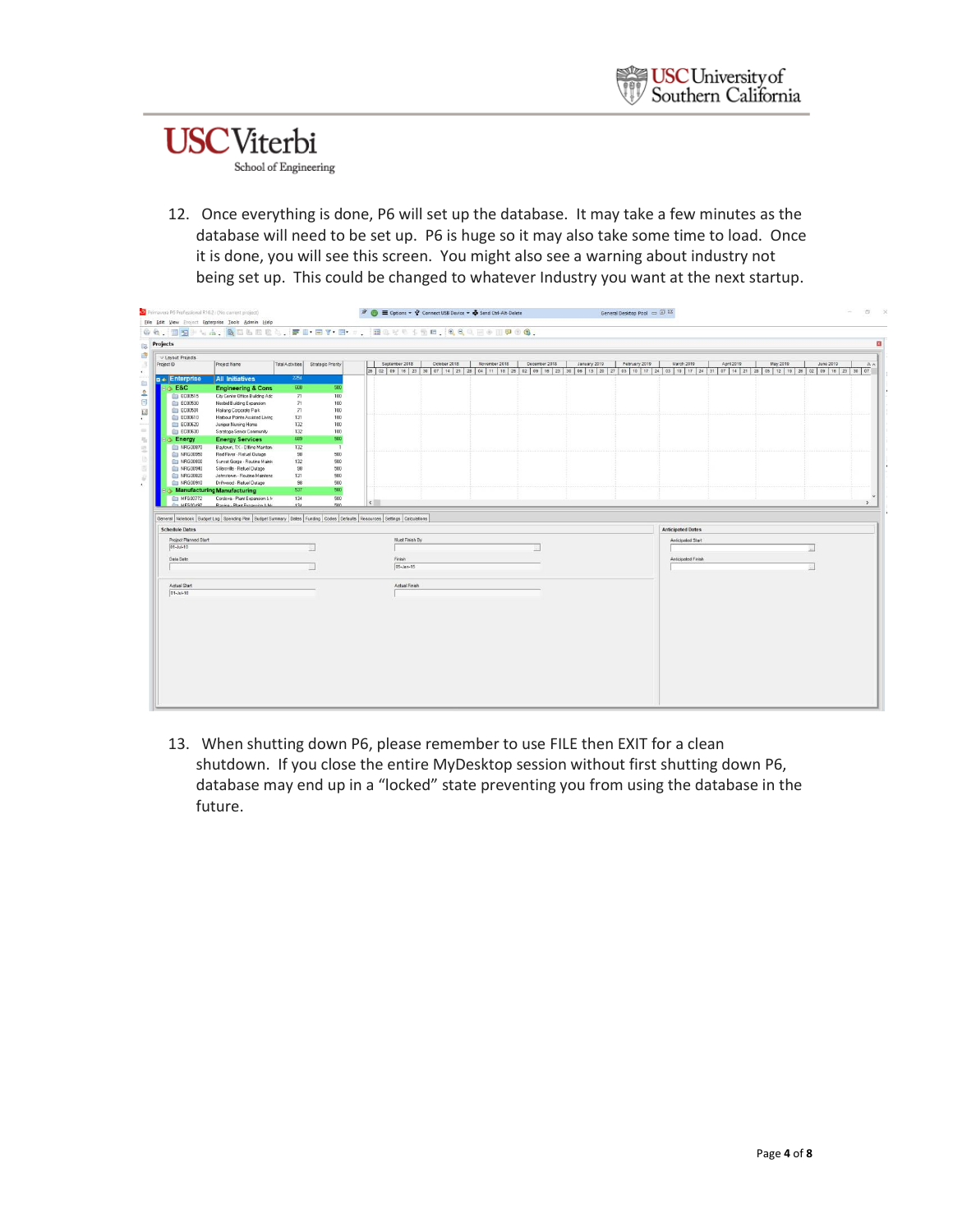

### **What do I do if I didn't shut down P6 properly and now my database is locked and inaccessible?**

If Primavera is not closed properly, the session table is not cleared. We need to use DB Browser for SQLite to clear that table.

The error you are seeing:

| Login Name                                           |   |                                                                                                                             | ок<br> |  |
|------------------------------------------------------|---|-----------------------------------------------------------------------------------------------------------------------------|--------|--|
| admin                                                |   | Primavera P6 Professional R16.2                                                                                             |        |  |
| Password<br>*****<br>Language<br>English (United Sta | ၇ | admin is already logged in at Terminal GDESKTEST-3<br>under Windows Login account BADUA. Do you want<br>to clear this user? |        |  |
| Database                                             |   | <br>oσ                                                                                                                      | No     |  |

1) To Clear the User Session (USESSION) table, search and launch DB Browser for SQLite

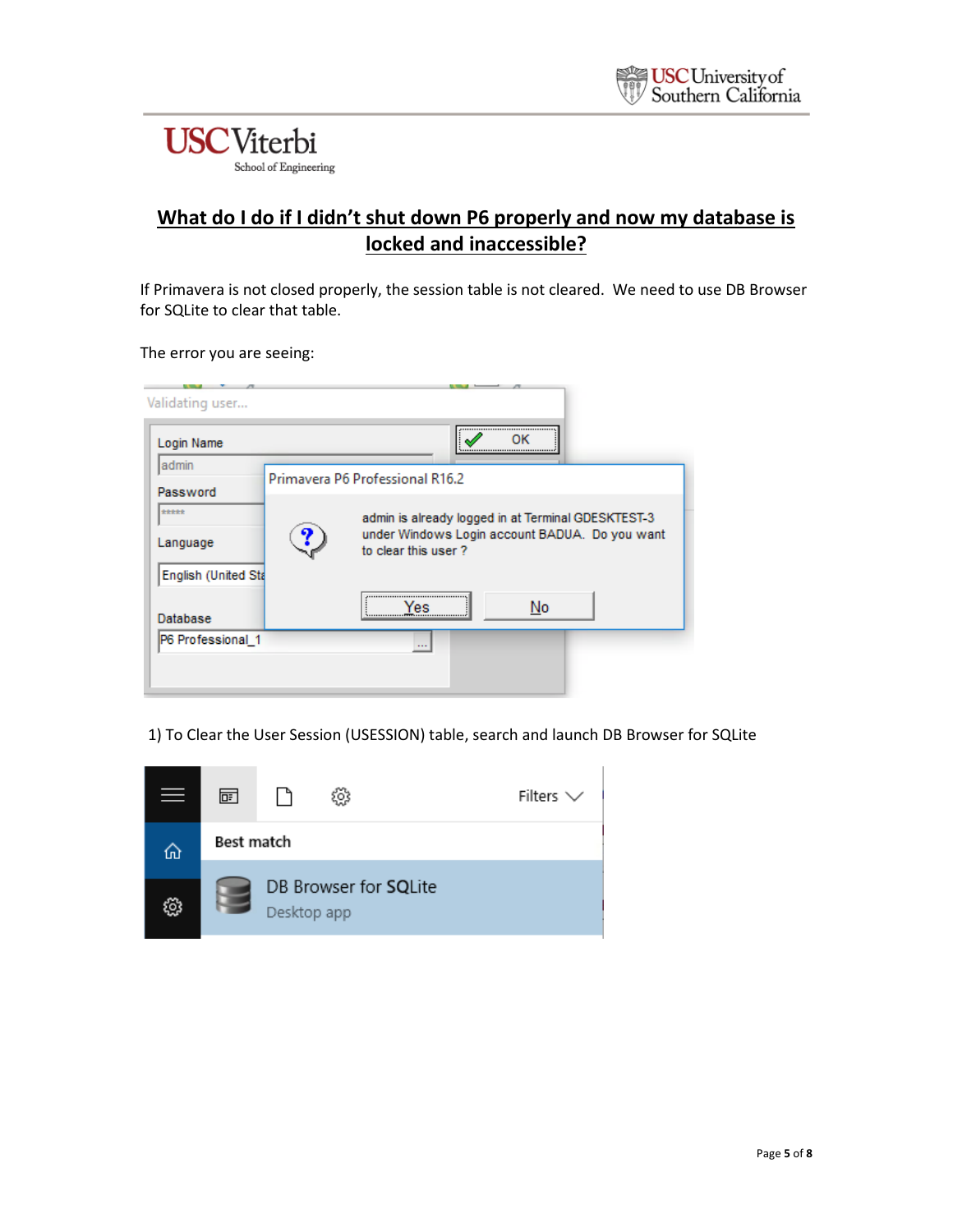

School of Engineering

#### 2) Select **Open Database**



3) Choose the Database and click **OK**

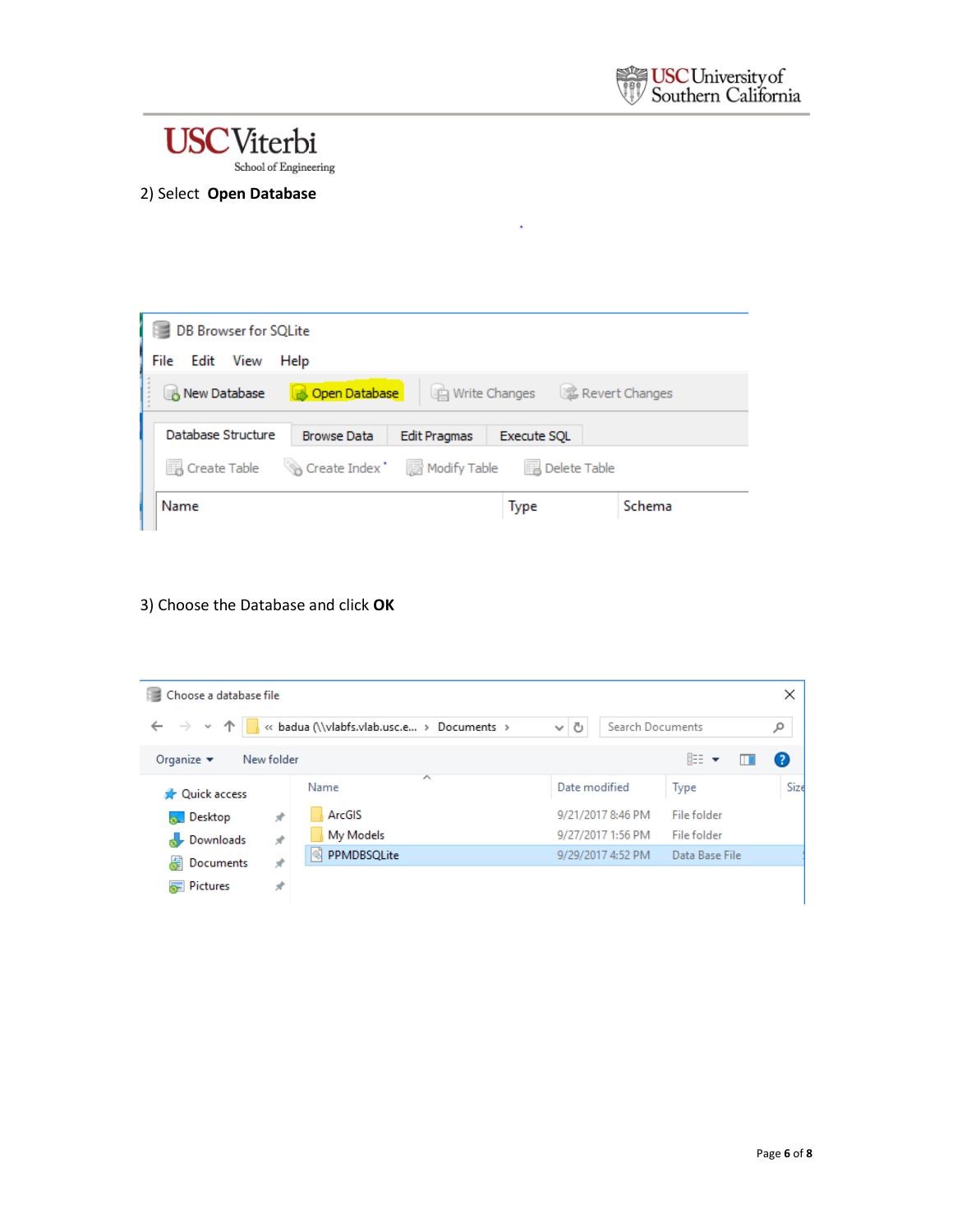School of Engineering

4) Once the database is open click on **Browse Data** and select **USESSION** from the table dropdown

| Database Structure        | <b>Browse Data</b>        | <b>Edit Pragmas</b>  | Execute SQL   |            |               |
|---------------------------|---------------------------|----------------------|---------------|------------|---------------|
| Table:<br><b>USESSION</b> | R                         | Y.                   |               | New Record | Delete Record |
| <b>SESSION ID</b>         | LOGIN TIME                | <b>ST ACTIVE TIM</b> | HOST_NAME     | USER ID    | <b>PROC</b>   |
| Filter                    | Filter                    | Filter               | Filter        | Filter     | Filter        |
| 1 16112                   | 2017-09-29 1 2017-09-29 1 |                      | badua@GDES 91 |            | 7704          |

5) If you expand the HOST\_NAME field, you will see that it is referring to the previous host

| SESSION ID | LOGIN TIME | <b>INST ACTIVE TIM</b> | HOST NAME                                   |    |
|------------|------------|------------------------|---------------------------------------------|----|
| liter      | .rter      |                        |                                             |    |
| 1 16112    |            |                        | 2017-09-29 1 2017-09-29 1 badua@GDESKTEST-3 | 91 |

6) Click or highlight the record and Click on **Delete Record**

|  | Database Structure        | <b>Browse Data</b> | <b>Edit Pragmas</b>  | <b>Execute SOL</b>                          |               |
|--|---------------------------|--------------------|----------------------|---------------------------------------------|---------------|
|  | Table:<br><b>USESSION</b> | £                  | $\mathbb{Z}$         | New Record                                  | Delete Record |
|  | SESSION ID                | LOGIN TIME         | <b>ST ACTIVE TIM</b> | <b>HOST_NAME</b>                            | <b>USER</b>   |
|  | Filter                    | Filter             | Filter               | Filter                                      | Filter        |
|  | 1 16112                   |                    |                      | 2017-09-29 1 2017-09-29 1 badua@GDESKTEST-3 | 91            |